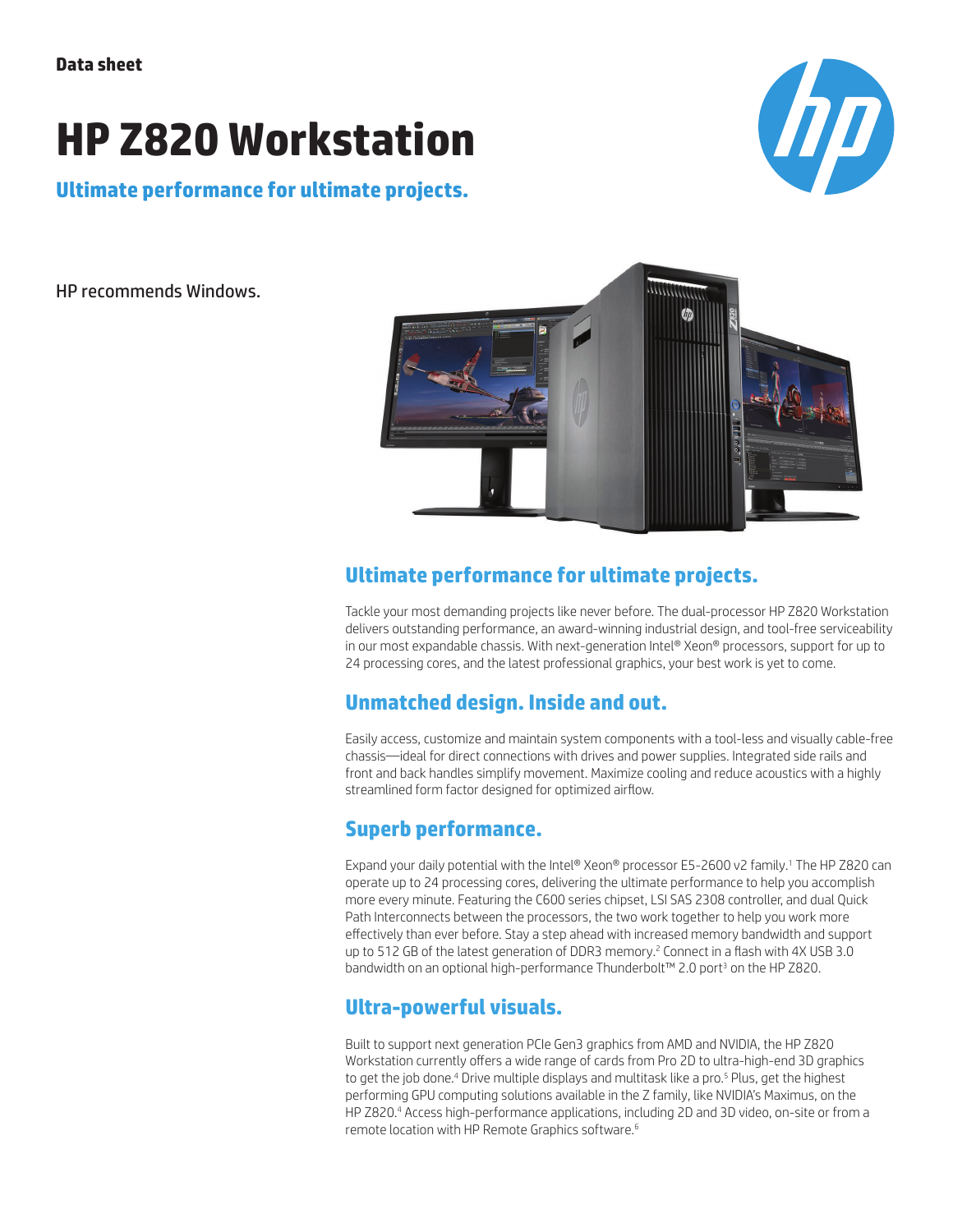### **HP Z820 Workstation**

- 1. 3 External 5.25" Bays
- 2. Power Button
- 3. Front I/O: 1 USB 2.0, 2 USB 3.0, 1 Headphone, 1 Microphone, 1 1394a

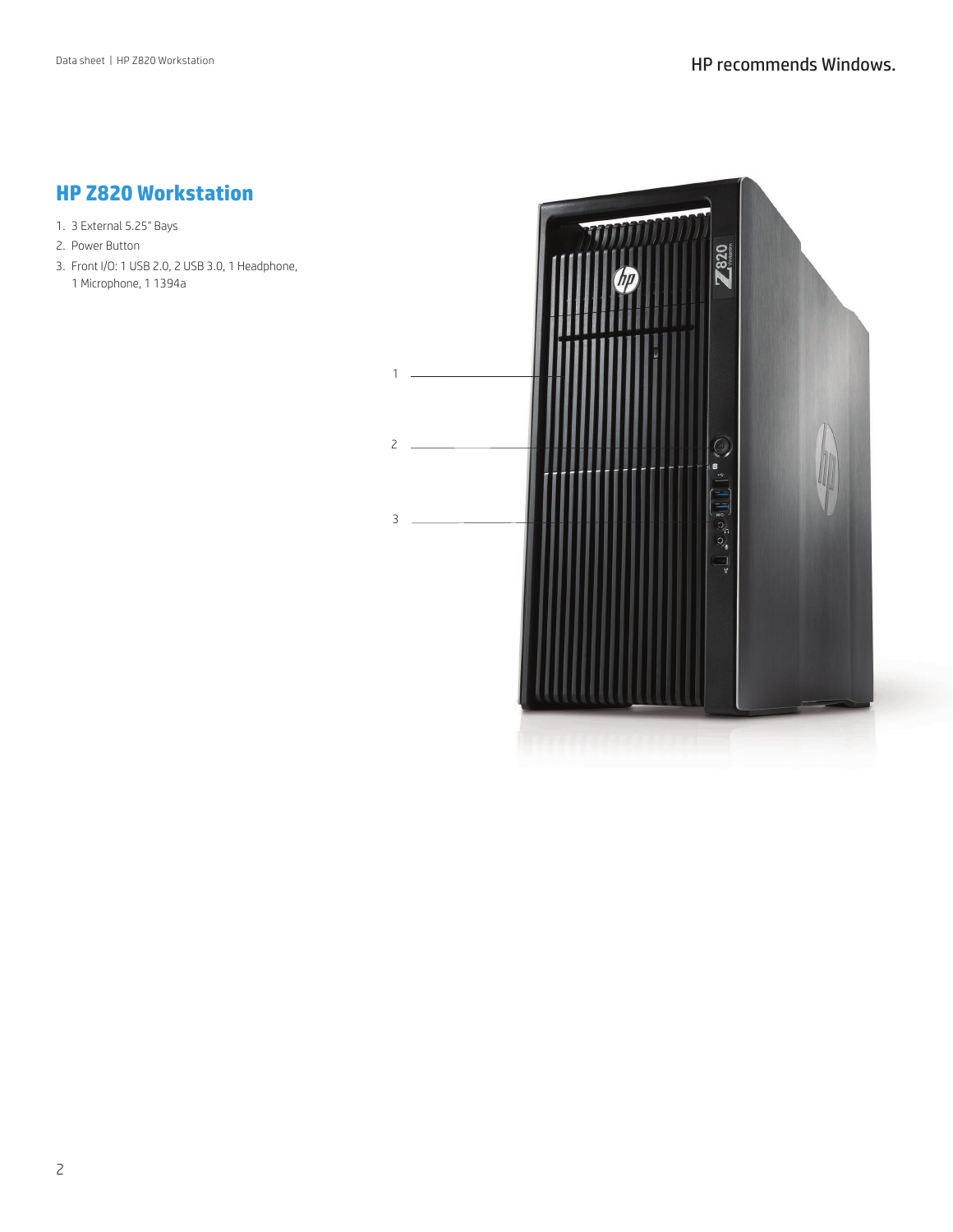### **HP Z820 Workstation**

| <b>Form Factor</b>                                                 | Rackable minitower                                                                                                                                                                                                                                                                                                                                                                                                                                                                                                                                                                                                                                                                                                      |                                                                    |            |                |                        |                |                 |                         |                                            |
|--------------------------------------------------------------------|-------------------------------------------------------------------------------------------------------------------------------------------------------------------------------------------------------------------------------------------------------------------------------------------------------------------------------------------------------------------------------------------------------------------------------------------------------------------------------------------------------------------------------------------------------------------------------------------------------------------------------------------------------------------------------------------------------------------------|--------------------------------------------------------------------|------------|----------------|------------------------|----------------|-----------------|-------------------------|--------------------------------------------|
| <b>Available Operating</b><br>Systems                              | Windows 7 Professional 32-bit*<br>Windows 7 Professional 64-bit*<br>Windows 8.1 Pro 64-bit**<br>Windows 8.1 Pro Downgrade to Windows 7 Professional 32-bit***<br>Windows 8.1 Pro Downgrade to Windows 7 Professional 64-bit***<br>Microsoft Windows 7 Pro (MSNA) 64-bit OS<br>HP Linux Installer Kit                                                                                                                                                                                                                                                                                                                                                                                                                    |                                                                    |            |                |                        |                |                 |                         |                                            |
| Available                                                          | Processor                                                                                                                                                                                                                                                                                                                                                                                                                                                                                                                                                                                                                                                                                                               |                                                                    | GHz        | Cache          | Memory                 | Cores          | Hyper-Threading | Intel® vPro™ Technology | Intel® Turbo Boost Technology <sup>9</sup> |
| Processors <sup>1,7,8</sup>                                        |                                                                                                                                                                                                                                                                                                                                                                                                                                                                                                                                                                                                                                                                                                                         | Intel Xeon Processor E5-2643                                       | 3.3        | 10 MB          | 1600 MT/s              | $\overline{4}$ |                 | Y                       | 1, 2                                       |
|                                                                    |                                                                                                                                                                                                                                                                                                                                                                                                                                                                                                                                                                                                                                                                                                                         | Intel Xeon Processor E5-2620                                       | 2.0        | 15 MB          | 1333 MT/s              | 6              | Y               | Y                       | 3, 5                                       |
|                                                                    |                                                                                                                                                                                                                                                                                                                                                                                                                                                                                                                                                                                                                                                                                                                         | Intel Xeon Processor E5-2697 v2                                    | 2.7        | 30 MB          | 1866 MT/s              | 12             | γ               | Υ                       | 3, 8                                       |
|                                                                    |                                                                                                                                                                                                                                                                                                                                                                                                                                                                                                                                                                                                                                                                                                                         | Intel Xeon Processor E5-2695 v2                                    | 2.4        | 30 MB          | 1866 MT/s              | 12             | γ               | Υ                       | 4,8                                        |
|                                                                    |                                                                                                                                                                                                                                                                                                                                                                                                                                                                                                                                                                                                                                                                                                                         | Intel Xeon Processor E5-2690 v2                                    | 3.0        | 25 MB          | 1866 MT/s              | 10             | γ               | Υ                       | 3,6                                        |
|                                                                    |                                                                                                                                                                                                                                                                                                                                                                                                                                                                                                                                                                                                                                                                                                                         | Intel Xeon Processor E5-2687W v2                                   | 3.4        | 20 MB          | 1866 MT/s              | 8              | γ               | Υ                       | 2,6                                        |
|                                                                    |                                                                                                                                                                                                                                                                                                                                                                                                                                                                                                                                                                                                                                                                                                                         | Intel Xeon Processor E5-2680 v2                                    | 2.8        | 25 MB          | 1866 MT/s              | 10             | γ               | Υ<br>Υ                  | 3, 8                                       |
|                                                                    |                                                                                                                                                                                                                                                                                                                                                                                                                                                                                                                                                                                                                                                                                                                         | Intel Xeon Processor E5-2670 v2<br>Intel Xeon Processor E5-2667 v2 | 2.5<br>3.3 | 25 MB<br>25 MB | 1866 MT/s<br>1866 MT/s | 10<br>8        |                 | Υ                       | 4,8<br>3,7                                 |
|                                                                    |                                                                                                                                                                                                                                                                                                                                                                                                                                                                                                                                                                                                                                                                                                                         | Intel Xeon Processor E5-2660 v2                                    | 2.2        | 25 MB          | 1866 MT/s              | 10             | γ               | γ                       | 4,8                                        |
|                                                                    |                                                                                                                                                                                                                                                                                                                                                                                                                                                                                                                                                                                                                                                                                                                         | Intel Xeon Processor E5-2650 v2                                    | 2.6        | 20 MB          | 1866 MT/s              | 8              | γ               | Υ                       | 4,8                                        |
|                                                                    |                                                                                                                                                                                                                                                                                                                                                                                                                                                                                                                                                                                                                                                                                                                         | Intel Xeon Processor E5-2643 v2                                    | 3.5        | 25 MB          | 1866 MT/s              | 6              | ٧               | Υ                       | 1, 3                                       |
|                                                                    | Intel Xeon Processor E5-2640 v2                                                                                                                                                                                                                                                                                                                                                                                                                                                                                                                                                                                                                                                                                         | 2.0                                                                | 20 MB      | 1600 MT/s      | 8                      | ٧              | γ               | 3, 5                    |                                            |
|                                                                    |                                                                                                                                                                                                                                                                                                                                                                                                                                                                                                                                                                                                                                                                                                                         | Intel Xeon Processor E5-2637 v2                                    | 3.5        | 15 MB          | 1866 MT/s              | 4              |                 | γ                       | 1, 3                                       |
|                                                                    |                                                                                                                                                                                                                                                                                                                                                                                                                                                                                                                                                                                                                                                                                                                         | Intel Xeon Processor E5-2630 v2                                    | 2.6        | 15 MB          | 1600 MT/s              | 6              |                 | Υ                       | 3, 5                                       |
|                                                                    |                                                                                                                                                                                                                                                                                                                                                                                                                                                                                                                                                                                                                                                                                                                         | Intel Xeon Processor E5-2620 v2                                    | 2.1        | 15 MB          | 1600 MT/s              | 6              | γ               | Υ                       | 3, 5                                       |
|                                                                    |                                                                                                                                                                                                                                                                                                                                                                                                                                                                                                                                                                                                                                                                                                                         | Intel Xeon Processor E5-2609 v2<br>Intel Xeon Processor E5-2603 v2 | 2.5<br>1.8 | 10 MB<br>10 MB | 1333 MT/s<br>1333 MT/s | 4<br>4         | Ν<br>N          | Υ<br>Υ                  | N/A<br>N/A                                 |
|                                                                    |                                                                                                                                                                                                                                                                                                                                                                                                                                                                                                                                                                                                                                                                                                                         |                                                                    |            |                |                        |                |                 |                         |                                            |
| Chipset                                                            | Intel® C602 Chipset                                                                                                                                                                                                                                                                                                                                                                                                                                                                                                                                                                                                                                                                                                     |                                                                    |            |                |                        |                |                 |                         |                                            |
| Memory <sup>10</sup>                                               | 16 DIMM slots, up to 512 GB, 8-channel ECC DDR3, up to 1866 MT/s, 4 channels per CPU                                                                                                                                                                                                                                                                                                                                                                                                                                                                                                                                                                                                                                    |                                                                    |            |                |                        |                |                 |                         |                                            |
| <b>Drive Controllers</b>                                           | Integrated 2-channel SATA 6 Gb/s controller, RAID 0, 1 capable; Integrated 4-channel SATA 3 Gb/s controller, RAID 0, 1, 5, 10 capable; Integrated 8-channel SAS 6 Gb/s controller,<br>RAID 0, 1, 10 capable; Optional SAS controller: LSI 9270-8i SAS/SATA, 8-port 6 Gb/s HW RAID 0, 1, 5, 10 capable                                                                                                                                                                                                                                                                                                                                                                                                                   |                                                                    |            |                |                        |                |                 |                         |                                            |
| Storage <sup>11,12</sup>                                           | Up to (5) 3.5-inch 7200 rpm SATA drives: 500 GB, 1, 2, 3 TB, 15 TB max; Up to (5) 2.5-inch 10K rpm SATA drives: 300 GB SFF, 1.5 TB max; Up to (6) 2.5-inch 10K rpm SATA<br>drives: 250, 500, 1000 GB SFF, 6 TB max; Up to (6) 2.5-inch 10K rpm SAS drives: 300, 600, 900 GB, 1.2 TB SFF, 7.2 TB max; Up to (5) 3.5-inch 15K rpm SAS drives: 300, 450,<br>600 GB, 3 TB max; Up to (6) 2.5-inch SATA solid state drives: 128, 180, 240, 256, 480, 512 GB, 1 TB, 3 TB max; Up to (1) 2.5-inch SATA solid state SED drives: 256 GB; Up to (1)<br>2.5-inch SATA self-encrypting hard drive (SED HDD): 500 GB; Up to (1) PCIe SSD Fusion ioFX 410 GB PCIe; Up to (2) PCIe SSD HP Z Turbo Drives 256 GB, 512 GB (1 TB max)**** |                                                                    |            |                |                        |                |                 |                         |                                            |
| Optical Storage <sup>13,14</sup>                                   | DVD-ROM, DVD+/-RW Super-Multi and Slot-Load, Blu-ray Writer, 15-in-1 Media Card Reader                                                                                                                                                                                                                                                                                                                                                                                                                                                                                                                                                                                                                                  |                                                                    |            |                |                        |                |                 |                         |                                            |
| <b>Drive Bays</b>                                                  | 3 external 5.25-inch bays, 4 internal 3.5-inch bays                                                                                                                                                                                                                                                                                                                                                                                                                                                                                                                                                                                                                                                                     |                                                                    |            |                |                        |                |                 |                         |                                            |
| <b>Expansion Slots</b>                                             | 2 PCI Express Gen3 x16; 1 PCI Express Gen3 x16 (Available only with 2nd CPU); 1 PCI Express Gen3 x16 mechanical/x8 electrical; 1 PCI Express Gen3 x8 mechanical/x4 electrical;<br>1 PCI Express Gen2 x8 mechanical/x4 electrical; 1 Legacy PCI                                                                                                                                                                                                                                                                                                                                                                                                                                                                          |                                                                    |            |                |                        |                |                 |                         |                                            |
| <b>Available Graphics</b>                                          | Professional 2D:<br>NVIDIA® NVS™ 300, NVIDIA® NVS™ 310, NVIDIA® NVS™ 315, NVIDIA® NVS™ 510<br>Entry 3D:<br>NVIDIA® Quadro® 410, NVIDIA® Quadro® K600, AMD FirePro™ V3900<br>Mid-range 3D:<br>NVIDIA® Ouadro® K2000<br>High-end 3D:<br>NVIDIA® Quadro® K4000, AMD FirePro™ W7000, NVIDIA® Quadro® 5000, NVIDIA® Quadro® K5000, NVIDIA® Quadro® K6000, NVIDIA® Tesla™ C2075 <sup>15</sup> ,<br>NVIDIA® Tesla™ K20c, NVIDIA® Tesla™ K40, NVIDIA® Quadro® Sync (GPU), Intel® Phi P3120 (GPU)                                                                                                                                                                                                                                |                                                                    |            |                |                        |                |                 |                         |                                            |
| Audio                                                              | Integrated Intel/Realtek HD ALC262 Audio, optional HP Thin USB Powered Speakers                                                                                                                                                                                                                                                                                                                                                                                                                                                                                                                                                                                                                                         |                                                                    |            |                |                        |                |                 |                         |                                            |
| Network                                                            | Dual integrated Intel GbE LAN; Infineon TPM 1.2 Controller; Optional Broadcom NIC; Optional Intel NIC; WLAN Intel 7260 802.11 a/b/g/n/ PCIe x 1 NIC                                                                                                                                                                                                                                                                                                                                                                                                                                                                                                                                                                     |                                                                    |            |                |                        |                |                 |                         |                                            |
| <b>Ports</b>                                                       | 2 USB 3.0, 1 USB 2.0, 1 IEEE 1394a standard, 1 microphone in, 1 headphone out, HP 14-in-1 Media Card Reader (optional), HP 15-in-1 Media Card Reader (optional)<br>Front:<br>2 USB 3.0, 4 USB 2.0, 1 IEEE 1394a, 1 audio in, 1 audio out, 1 microphone in, 2 PS/2, 2 RJ-45 to integrated Gigabit LAN, 1 serial, 1 Thunderbolt™ 2 port via optional<br>Rear:<br>add-in PCIe card <sup>3,4</sup>                                                                                                                                                                                                                                                                                                                          |                                                                    |            |                |                        |                |                 |                         |                                            |
|                                                                    | 6 USB 2.0 ports available by three 2x5 headers<br>Internal:                                                                                                                                                                                                                                                                                                                                                                                                                                                                                                                                                                                                                                                             |                                                                    |            |                |                        |                |                 |                         |                                            |
| <b>Remote Technology</b>                                           | HP Remote Graphics Software (RGS)                                                                                                                                                                                                                                                                                                                                                                                                                                                                                                                                                                                                                                                                                       |                                                                    |            |                |                        |                |                 |                         |                                            |
| <b>Input Devices</b>                                               | HP USB Optical 3-Button Mouse, HP USB SmartCard CCID Keyboard, HP Wireless Keyboard & Mouse, HP USB Optical 3-Button 2.9M OEM Mouse, HP SpaceMouse Pro USB 3D<br>Input, HP SpacePilot 3D USB Intelligent Controller, HP PS/2 Keyboard, HP PS/2 Mouse, HP USB Keyboard, HP USB Optical Mouse, HP USB 1000dpi Laser Mouse                                                                                                                                                                                                                                                                                                                                                                                                 |                                                                    |            |                |                        |                |                 |                         |                                            |
| Dimensions (H x W x D)                                             | 17.5 x 8.0 x 20.7 in (44.4 x 20.3 x 52.5 cm)                                                                                                                                                                                                                                                                                                                                                                                                                                                                                                                                                                                                                                                                            |                                                                    |            |                |                        |                |                 |                         |                                            |
| <b>Power Supply</b>                                                | 850W 88% Efficient wide-ranging, active Power Factor Correction or 1125W 90% Efficient wide-ranging, active Power Factor Correction                                                                                                                                                                                                                                                                                                                                                                                                                                                                                                                                                                                     |                                                                    |            |                |                        |                |                 |                         |                                            |
| <b>Compatible Displays</b><br>(screen size diagonally<br>measured) | HP DreamColor LP2480zx Professional Display (24-inch diagonal widescreen), HP ZR30w 30-inch S-IPS LCD Monitor, HP ZR2740w 27-inch LED Backlit IPS Monitor,<br>HP ZR2440w 24-inch LED Backlit IPS Monitor, HP LP2475w 24-inch Widescreen LCD Monitor, HP ZR2240w 21.5-inch LED Backlit IPS Monitor, HP ZR2040w 20-inch LED<br>Backlit IPS Monitor, HP DreamColor LP2480zx Professional Display, HP Z Display Z30i 30-inch IPS Display, HP Z Display Z27i 27-inch IPS Display, HP Z Display Z24i 24-inch IPS<br>Display, HP Z Display Z23i 23-inch IPS Display, HP Z Display Z22i 21.5-inch IPS Display                                                                                                                   |                                                                    |            |                |                        |                |                 |                         |                                            |
| Warranty <sup>16</sup>                                             | Limited three-year Mon-Fri 8-5 next business day, parts, labor and 24x7 phone support, terms and conditions may vary.                                                                                                                                                                                                                                                                                                                                                                                                                                                                                                                                                                                                   |                                                                    |            |                |                        |                |                 |                         |                                            |